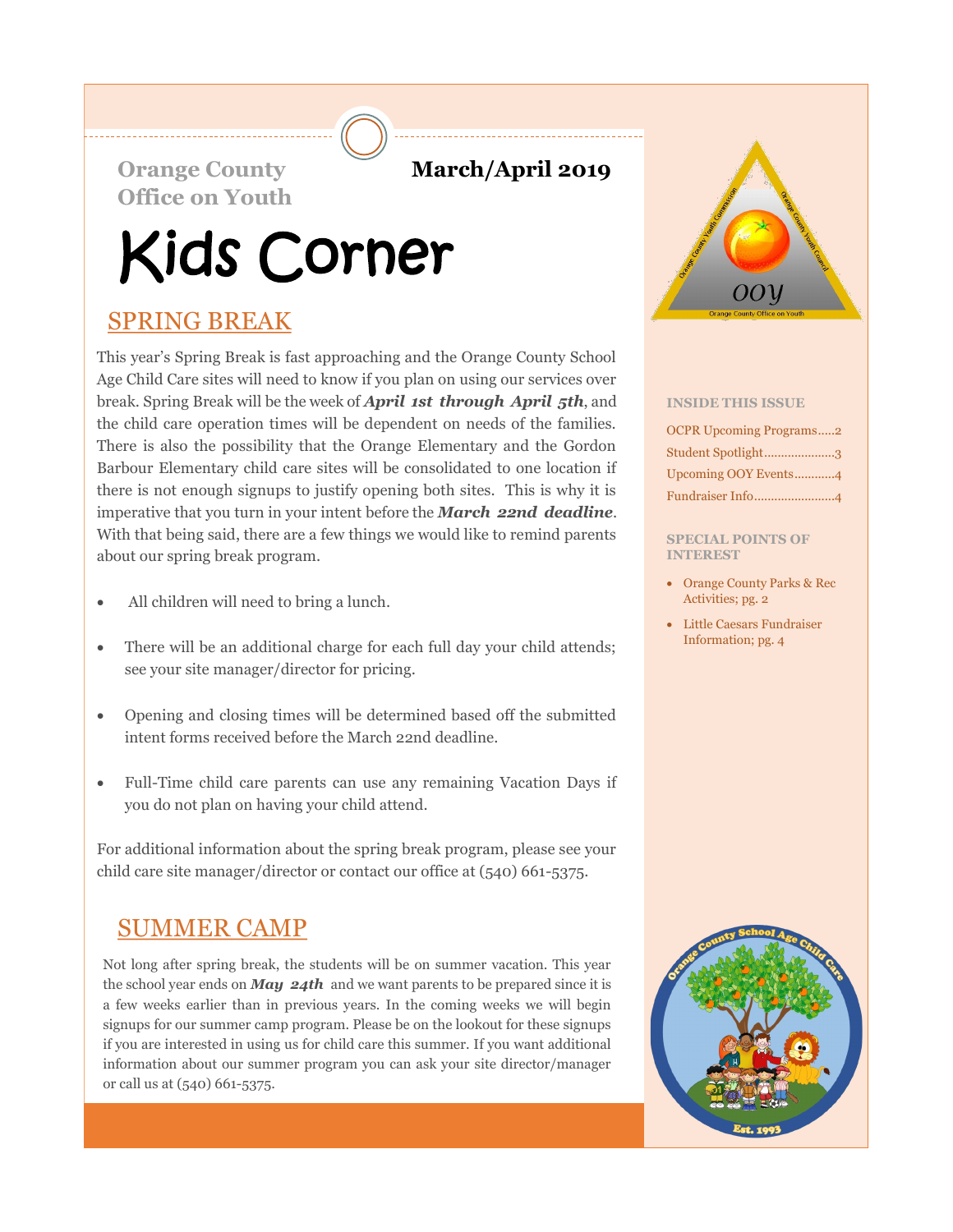# **Orange County Parks & Recreation: Spring Activities**

www.orangecountyva.gov/parksandrecreation or (540) 672-5435

# *Youth Programs*

### YOUTH KARATE, Ongoing, \$35 or \$60 Monthly Fee, OES

Our longstanding karate program at OES continues this year. Classes are held on Wednesdays beginning at 4:30pm. This program is open to children currently enrolled in at least kindergarten (not required to be at OES). Registration is always open and your child can join at any time. Payments for this class are due monthly on the 15th of that month or closest business day. The fee is \$35 monthly for 1-hour weekly class held 4:30 -5:30pm; or \$60 monthly for the 2-hour weekly class held 4:30-6:30pm.

### **OUTDOOR SKILLS: WILDLIFE ID & TRACKING**, 4/26, \$10, Booster Park

Want to know more about the critters that move through your backyard when you're not looking? Sign up for our upcoming OCPR Outdoor Skills class. This class is intended to help give parents and kids the know-how to go on their own backyard adventure and notice the telltale signs of animal activity. In this one day class, we'll introduce students to some of the common wildlife species in Virginia. With fun activities, we'll learn how to identify tracks and develop a better understanding of how animals move through their environment. Open to parent and child pairs (ages 5+), this class will feature indoor and outdoor portions. It will be hosted at Booster Park on April 26, 2019 from 5:30-7:30pm. The registration fee is \$10 and pre-registration

### **BASKETBALL CLINICS**, 4/22-5/17, \$30, OES

OCPR is offering after-school basketball clinics at OES for kids in grades K-5 (two age groups: K-2 and 3- 5). These clinics will help teach the fundamentals of the game, keep kids active, and allow for some offseason practice. Clinics will be held after school.

once-a-week on either Mondays (K-2) or Fridays (3-5) April 22 through May 17, for a total of 4 classes. Class time will be 3:20-4:20pm, parents must pick up their kids at the end of the program. Pre-registration is required. Register by 4/12/2019. The registration fee is \$40. Registrations received after the deadline will be

### **HORNET VOLLEYBALL CLINICS**, 5/19-6/23, \$75, Hornet Sports Center

Orange County Parks & Recreation is again partnering with the school volleyball coaches to offer a volleyball clinic for girls interested in the sport (current grades 6-8). This is a great opportunity to be introduced to the sport or refine and build upon existing skills. Learn to play, the right way! Fees from this program support the scholastic volleyball program. In addition to the clinic program, we are also offering our OCPR Hornet Volleyball Camp during the summer. Alone, the cost for the summer camp program is \$100. But, if you register for both programs at the same time, the cost is \$150 total (a \$25 savings) per participant! To receive

# **Find a Great Deal with Discount Movie Tickets at \$9.50 each**

Valid at any Regal Cinema for any movie with no expiration date. Additional up-charge added at theater for 3D or IMAX showings. **Tickets are NON-REFUNDABLE**.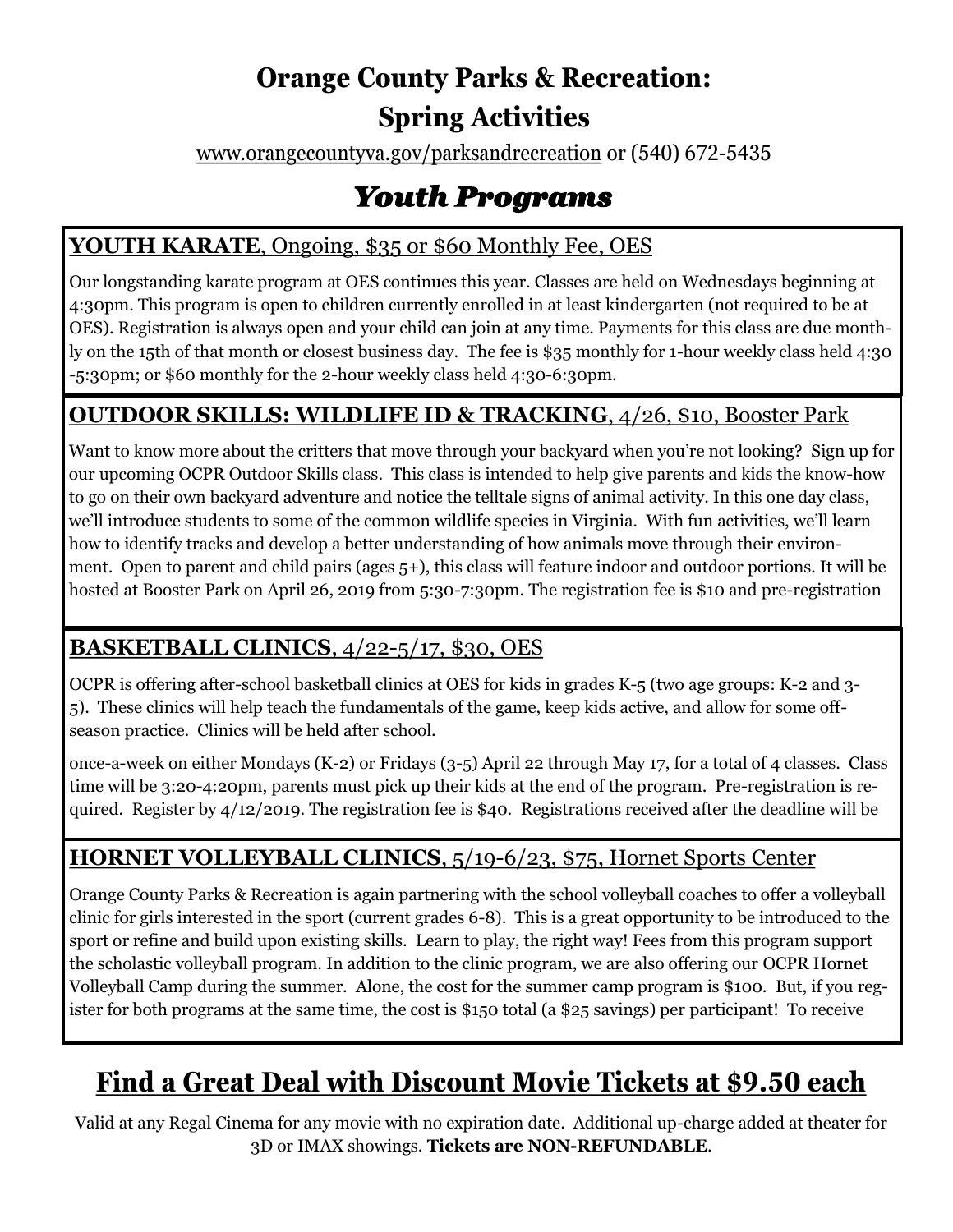## OCSACC STUDENT SPOTLIGHT



### **Autumn Champion**

**School:** *Gordon Barbour Elementary* **Grade:** *2nd*

**Favorite Subject: "***Reading, because I get to learn about new things."*

**Favorite Child Care Activity: "***Playing with my friends"*



**Evan Conley School:** *Locust Grove Elementary* **Grade:** *4th* **Favorite Subject:** *Math* **Favorite Child Care Activity:** *Playing in the Gym*



**Rachael Burke School:** *Orange Elementary* **Grade:** *1st Grade* **Favorite Subject:** *Math* **Favorite Child Care Activity:** *"I enjoy playing games with friends, and going to the computer lab to play Dream Box"*